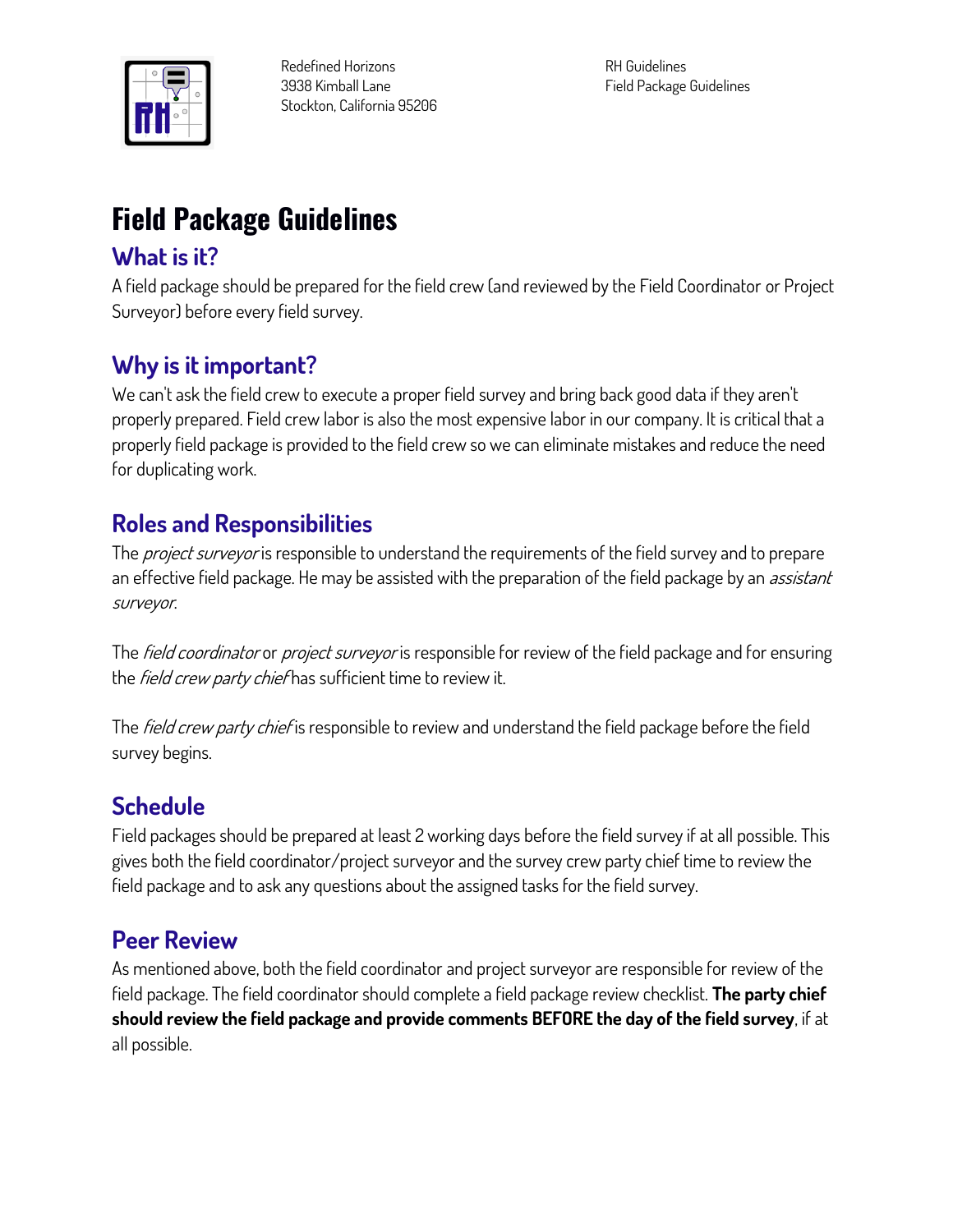

**RH Guidelines Field Package Guidelines**

# **Comments on Workflow Steps**

**The workflow to prepare a field package has the following steps:**

### **#1: The office surveyor determines the information needed for the field package based on the requirements of the field survey.**

**Before making the request for ANY field survey, the Project Surveyor should have determined the following:**

## **Survey Control**

- **1) The horizontal datum and vertical datum.**
- **2) The coordinate reference system and map projection.**
- **3) The ground/grid combined scale factor.**
- **4) The location and coordinates for existing survey control.**
- **5) The method to tie/establish primary and secondary survey control during the field survey.**

### **Site Access and Safety**

- **1) The requirements for site access and any issues related to right-of-entry.**
- **2) The type of work required in roads and an evaluation of road safety.**
- **3) The presence of any other safety hazards on the job site that might endanger the field crew.**

**After determining the requirements of the field survey the Project Surveyor completes a field survey assignment sheet and road safety review.**

**The survey tech creates a placeholder folder for the digital field package. They determine the starting point numbers for the field survey. They place the daily log and other field notes forms in the digital field package based on the field survey assignment sheet.**

### **#2: The boundary survey plans and topo survey plans are created.**

**The Project Surveyor determines the following to assist the Survey Tech with the preparation of the boundary survey plan and topo survey plan (as needed):**

### **Topographic Survey**

**Before making a topographic survey request, the Project Surveyor should have determined the following:**

**1) The mapping limits for the topographic survey.**

**2) The elements required for the topo (manhole dips, tree drip lines, surface utilities, building corners).**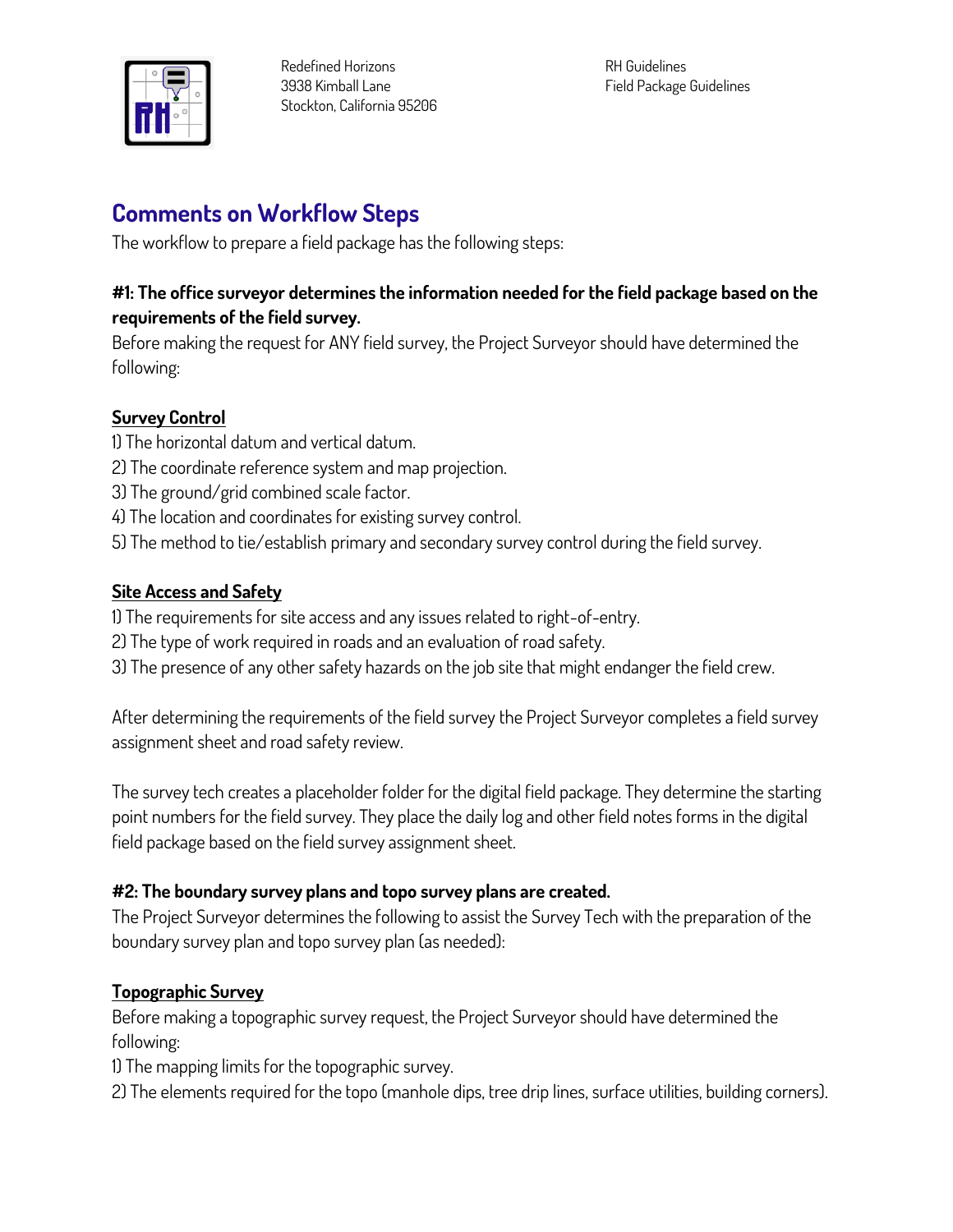

**RH Guidelines Field Package Guidelines**

**3) The acceptable methods for executing the topographic survey. (RTN/RTK/Total Station) 4) The requirements for site access.**

#### **Boundary Survey**

**Before making a boundary survey request, the Project Surveyor should have determined the following: 1) The subject parcels for the boundary survey.**

**2) The identity of filed survey maps and other records that form the basis of the property corner monument search.**

**3) The location and coordinate values for property corner monument search points.**

**4) The search priority for property corner monuments.**

**5) If photos and measurements should be made of physical occupation along parcel boundaries.**

**6) Any special instructions for the field crew. (For example: Note points-of-access to the parcel from the public road or take photos of fences along the boundary lines.)**

### **Survey Plan Exhibits**

**The Survey Tech prepares a topo survey plan exhibit or boundary survey plan exhibit. A topo survey plan and/or boundary survey plan should be prepared and provided to the field crew for every survey. (There is an existing drawing template for this purpose.) The plan should show the limits of the survey drawn on an aerial background. (Use the USDA NAIP 1 meter resolution color aerial photography if higher resolution photography is not available.) The plan should also show the location of existing survey control needed during the field survey. For boundary field surveys, the exhibit needs to include property corner monument search locations and approximate survey map locations.**

**The notes on the right-hand side of the mapping limits exhibit should include information on: 1) Site access.**

**2) Existing survey control needed during the field survey.**

**3) Acceptable methods of survey.**

**4) Any special instructions that need to be followed during field survey.**

### **File and Folder Management**

**A field package should be prepared and provided to the field crew for every survey. Field packages can be stored in the project folder in the following location:**

**/Field/OTC**

**"OTC" stands for "Out To Crews".**